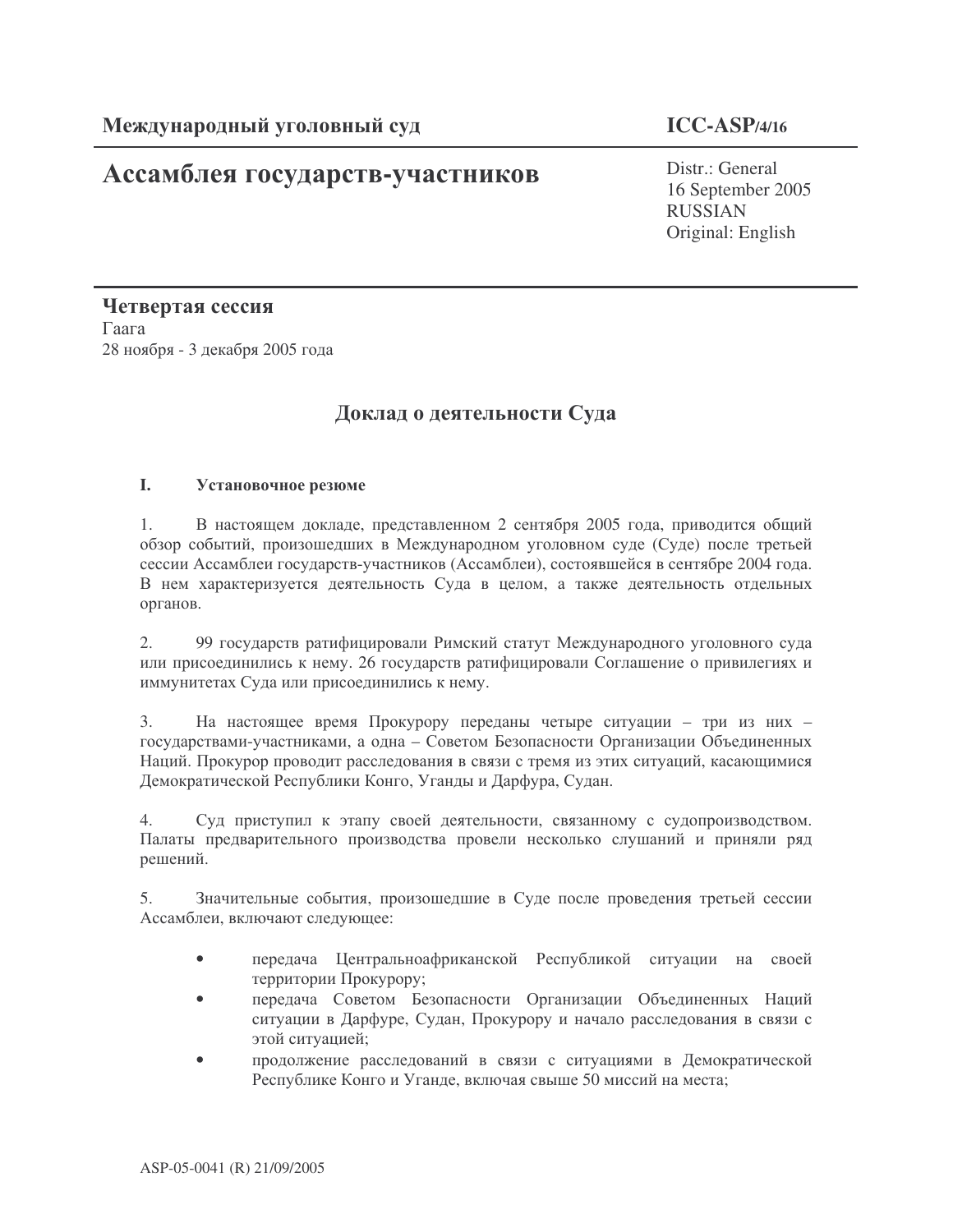- начало предварительного производства, включая несколько слушаний и  $\bullet$ решений;
- создание Канцелярией Прокурора и Секретариатом совместных миссий на  $\bullet$ местах:
- заключение Соглашения о взаимоотношениях между Судом  $\overline{M}$ Организацией Объединенных Наций, а также других соглашений Суда или Канцелярии Прокурора;
- вступление в должность заместителя Прокурора (по расследованиям);
- принятие Регламента государствами-участниками;
- принятие Кодекса судебной этики;
- осуществление политики и правил, включая Правила о персонале;
- инициирование процесса стратегического планирования Суда; и  $\bullet$
- полготовка комплексной стратегии  $\mathbf{B}$ области внешних связей. обшественной информации информационно-просветительской  $\mathbf{M}$ леятельности.

6. За последний год Суд добился существенного прогресса как в своей деятельности на местах, так и в связи с судопроизводством в залах судебных заседаний. Накопленный Судом за этот год работы опыт выявил, что успех его работы будет во все большей степени зависеть от уровня сотрудничества со стороны внешних субъектов в, к примеру, сохранении и предоставлении доказательств, обмене информацией и обеспечении ареста соответствующих лиц и передачи их Суду. По мере того как в обозримом будущем будут выдаваться ордера на арест, такое сотрудничество будет иметь решающее значение. Без ареста соответствующих лиц и передачи их Суду не может быть судебных процессов.

#### II. Деятельность, требующая участия всего Суда

### Развитие структур Суда

7. Суд продолжал заниматься наращиванием своего потенциала для проведения и поддержки как деятельности на местах, так и судебных разбирательств. Суд провел набор персонала для удовлетворения своих нынешних потребностей, создал свою инфраструктуру и ввел правила и политику, выполняя при этом свои основные функции, определенные в Статуте.

8. Суд нанял на работу 454 постоянных сотрудника из 70 государств. Свой вклад в развитие Суда внесли также временные сотрудники, консультанты, стажеры и приглашавшиеся специалисты. Суд стремится наниматься высококвалифицированные кадры, уделяя при этом внимание справедливой географической и гендерной представленности среди сотрудников в соответствии с положениями Статута и соответствующих резолюций Ассамблеи<sup>1</sup>. Существующая в Суде географическая и гендерная представленность соответствует статистике полученных Судом заявлений.

<sup>&</sup>lt;sup>1</sup> Римский статут Международного уголовного суда, статья 44, пункт 2; Официальные отчеты Ассамблеи государств-участников Римского статута Международного уголовного суда, первая сессия, Нью-Йорк, 3-10 сентября 2002 года, документ ICC-ASP/1/3, часть IV, резолюция ICC-ASP/1/Res.10; Положения о персонале Международного уголовного суда, Официальные отчеты Ассамблеи государств-участников Римского статута Международного уголовного суда, вторая сессия, Нью-Йорк, 8-12 сентября 2003 года, документ ICC-ASP/2/10, часть III, резолюция ICC-ASP/2/Res.2.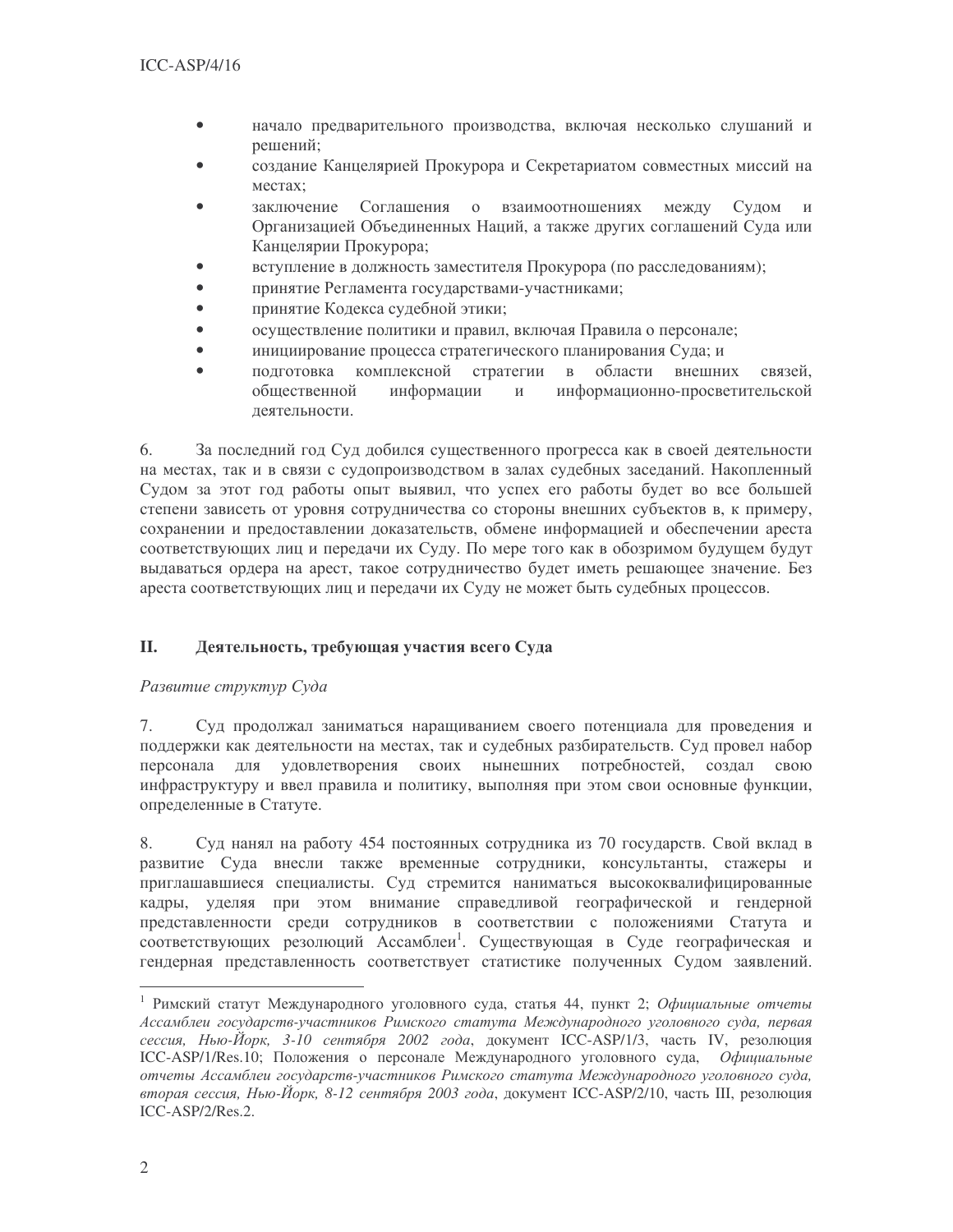Государствам предлагается поддержать усилия Суда путем определения отвечающих предъявляемым требованиям кандидатов и поощрения подачи заявлений кандидатамиженщинами и кандидатами из государств, представленных в недостаточной степени.

9. В настоящее время Суд располагает возможностями для проведения судебных заседаний. Помимо зала судебных заседаний для предварительного производства были завершены работы над залом судебных заседаний І. К концу 2005 года должны быть завершены работы над залом судебных заседаний II. Определен вопрос с временными помещениями для содержания под стражей, и вскоре будет завершено проектирование постоянных помещений для содержания под стражей.

Суд создал свою первую инфраструктуру и на местах. Секретариат и Канцелярия 10. Прокурора создали совместные отделения на местах в Киншасе, Демократическая Республика Конго, и в Кампале, Уганда. Эти отделения на местах содействуют работе следователей, а также деятельности Суда в отношении защиты, свидетелей, потерпевших и информационно-просветительской работы. В настоящее время Суд занимается оценкой своих потребностей на местах в связи с проведением расследования в Дарфуре, Судан.

 $11.$ Суд продолжил работу по формулированию своих потребностей в связи с постоянными помещениями. Ассамблее были представлены три доклада о предлагаемых к рассмотрению вариантах<sup>2</sup>.

Для обеспечения повседневного функционирования Суда был введен ряд правил и  $12.$ началось проведение политики, которые применимы ко всему Суду в целом. Секретарь с согласия Прокурора и Президиума предложил Правила о персонале, которые были опубликованы и представлены Ассамблее. Суд сформулировал также проект руководящих принципов отбора и набора безвозмездно предоставляемого персонала и представил проект руководящих принципов Ассамблее. Суд принял политику в области информационной безопасности; а Секретарь с согласия Президиума и Прокурора опубликовал административные инструкции по вопросам, в частности, сексуального и других форм преследования, равных для всех возможностей и режима в области трудоустройства. Кроме того, Суд начал предлагать своим сотрудников работу на условиях неполной занятости.

### Координация деятельности органов

13. С расширением сферы деятельности Суда на отделения на места и с началом судопроизводства по первым делам различные органы активизировали координацию на всех уровнях, обеспечивая при этом необходимую независимость в соответствии со Статутом. Координационный совет, в состав которого входят Председатель от имени Президиума, Прокурор и Секретарь, продолжал руководить работой Суда, обеспечивая общую координацию. Координационный совет обратился к Директору Секретариата Ассамблеи с предложением принимать участие в заседаниях, на которых рассматриваются вопросы, представляющие взаимный интерес.

<sup>&</sup>lt;sup>2</sup> См. Доклад о будущих постоянных помещениях Международного уголовного суда: финансовое сравнение вариантов размещения Суда (ICC-ASP/4/CBF.2/4); Промежуточный доклад о структуре оценок численности штатного персонала (ICC-ASP/4/CBF.2/5); Методы финансирования помещений, применяемые другими международными организациями (ICC-ASP/4/CBF.2/6).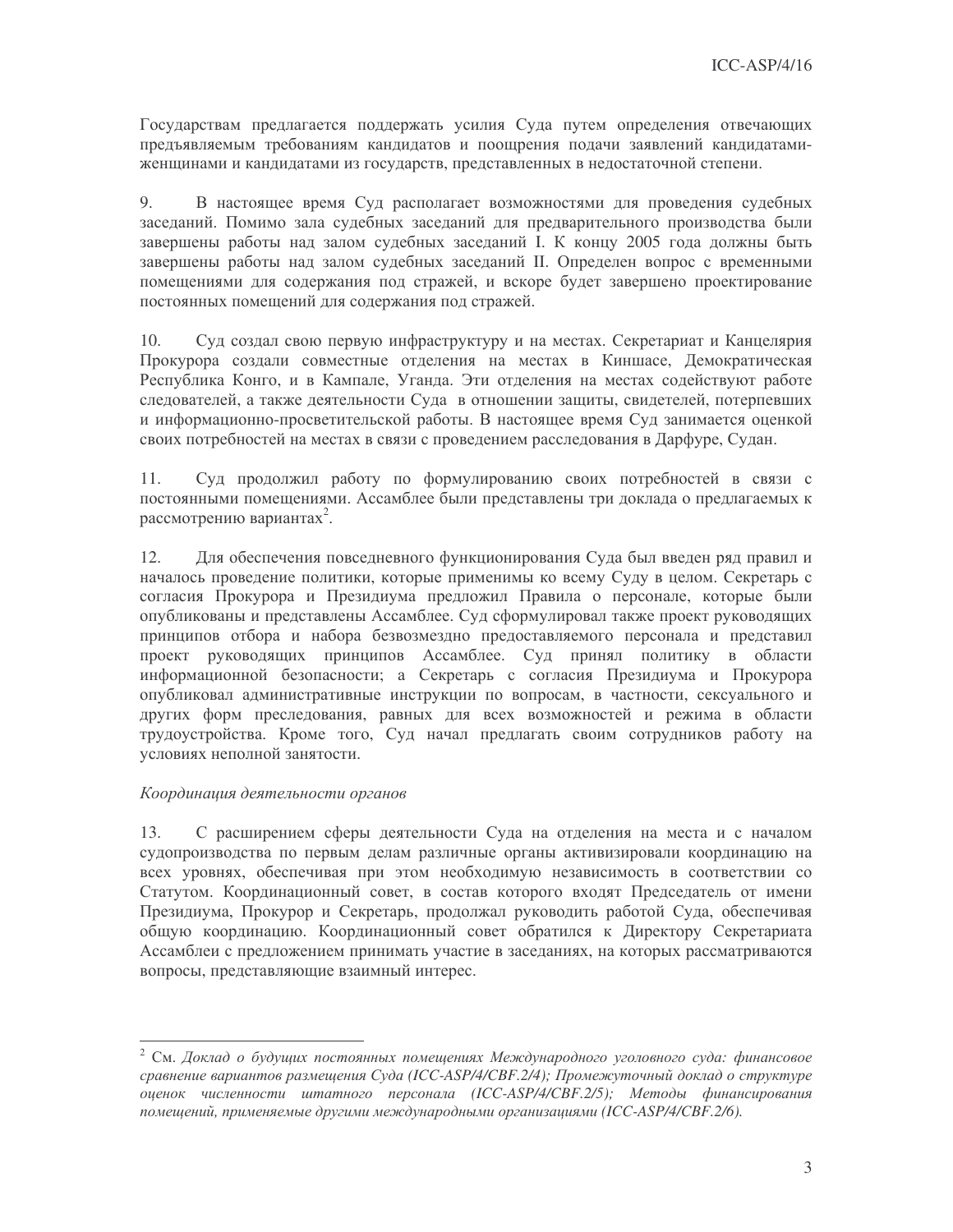Для повышения транспарентности и эффективности Суд усовершенствовал  $14$ процесс подготовки бюджета на 2006 год. Координационный совет учредил Руководящий комитет по бюджету для контролирования за процессом подготовки бюджета. Руководящий комитет, в состав которого входят представители высокого уровня из всех органов, проводил ежедневные встречи на протяжении всего процесса подготовки бюджета. Координационный совет принял Устав внутренней ревизии, в котором уточняется мандат Управления внутренней ревизии и предусматривается создание Комитета по надзору. Комитет по надзору провел свои первые совещания.

15. Стремясь обеспечить эффективное  $\,$   $\,$   $\,$ развитие комплексное Суда. Координационный совет внедрил процесс стратегического планирования. Под руководством Координационного совета Группа по проекту стратегического планирования начала работу над планом, в котором определит стратегические цели Суда и стратегию их достижения. В этом контексте Суд разрабатывает «модель численности персонала Суда», которая поможет осуществлять согласованное планирование в отношении потребностей в ресурсах. Процесс стратегического планирования уже помог добиться структурного согласования предлагаемого бюджета по программам на 2006 год и определить и разработать общую политику в вопросах, касающихся, в частности, внешних связей и создания отделений на местах. Суд представил доклад о процессе планирования Бюджетно-финансовому комитету на его апрельской сессии 2005 года и представит новый доклад по этому вопросу на его октябрьской сессии 2005 года<sup>3</sup>.

В рамках разработки стратегического плана Суд сформулировал всеобъемлющую 16. комплексную стратегию в области внешних связей, общественной информации и информационно-просветительской деятельности<sup>4</sup>. Для обеспечения осуществления и разработки стратегии, а также бесперебойной координации Суд учредил постоянную группу по внешним связям.

Внешние связи, общественная информация и информационно-просветительская 17. деятельность имеют решающее значение для отправления публичного и транспарентного правосудия, обеспечения необходимой поддержки Суду и гарантирования эффективного влияния Суда. Деятельность Суда в этих областях принимала несколько форм.

18. В октябре 2004 года Председатель Суда и Генеральный Секретарь Организации Объединенных Наций заключили Соглашение о взаимоотношениях между Судом и Организацией Объединенных Наций, что было сделано после его одобрения Ассамблеей государств-участников и Генеральной Ассамблеей Организации Объединенных Наций<sup>5</sup>. Суд заключил или ведет переговоры о заключении ряда соглашений с государствами, международными и региональными организациями и представителями гражданского

<sup>&</sup>lt;sup>3</sup> См. Группа по проекту стратегического планирования: Доклад об осуществлении планирования проекта, подготовленный в соответствии с пунктом 42 доклада Комитета о работе его четвертой сессии,, ICC-ASP/4/CBF.2/2.

Доклад о Комплексной стратегии в области внешних связей, общественной информации и информационно-просветительской деятельности Международного уголовного суда, ICC- $ASP/4/CBF.2/1.$ 

<sup>&</sup>lt;sup>5</sup> Соглашение о взаимоотношениях между Международный уголовным судом и Организацией Объединенных Наций, Официальный журнал Международного уголовного суда, документ ICC-ASP/3/Res.1, приложение; документ ООН A/58/874, приложение; утверждено Ассамблеей государств-участников Римского статута 7 сентября 2004 года, документ ICC-ASP/3/Res.1; утверждено Генеральной Ассамблеей Организации Объединенных Наций 13 сентября 2004 года, резолюция Генеральной Ассамблеи A/RES/58/318.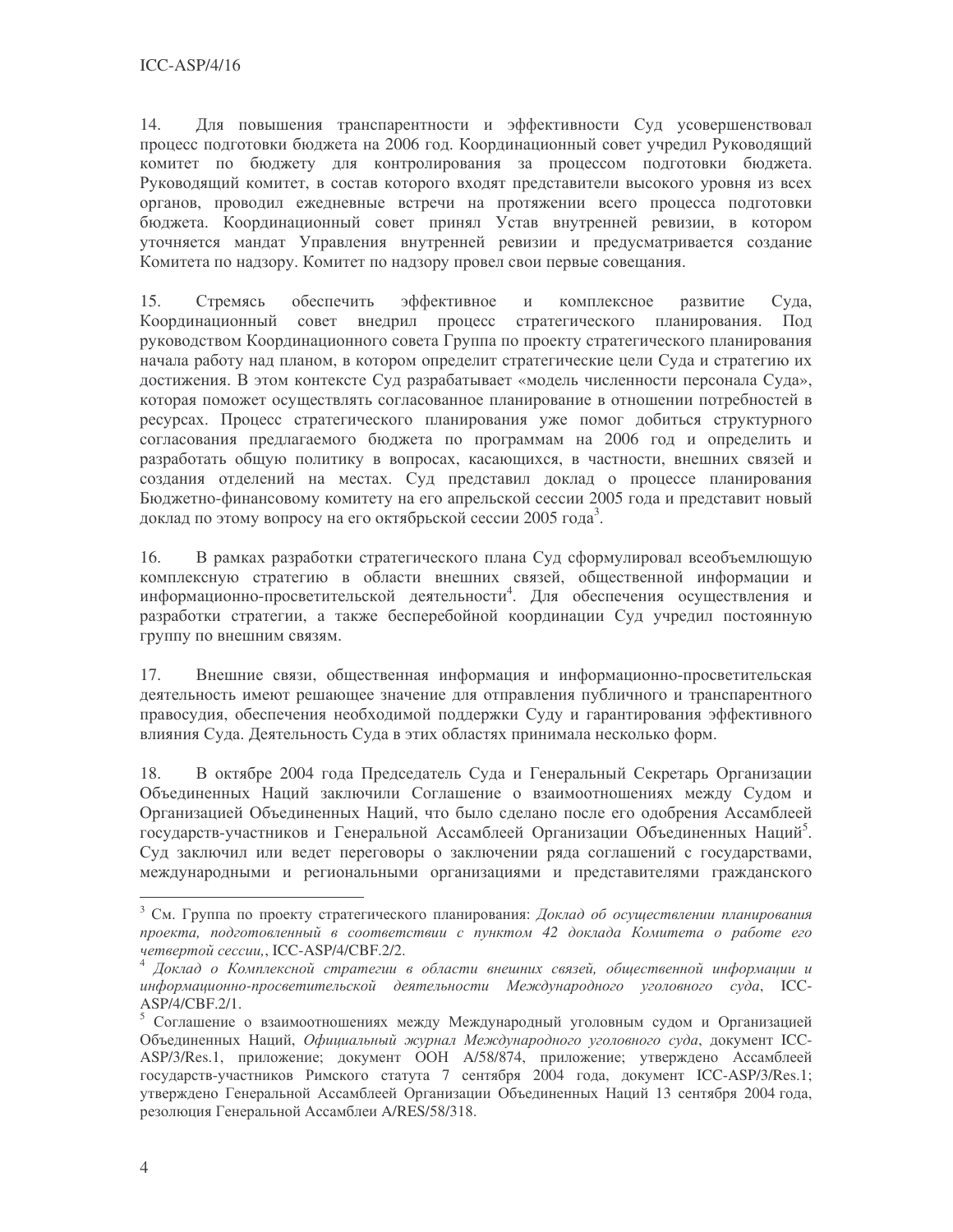общества. Суд и принимающее государство продолжили переговоры по соглашению о штаб-квартире. Суд начал или продолжил ведение переговоров по соглашениям о сотрудничестве с, в частности, Африканским союзом, Европейским союзом, Миссией Организации Объединенных Наций в Демократической Республике Конго (МООНДРК) и Афро-азиатской консультативно-правовой организацией (ААКПО). Проведены или будут проводиться переговоры с государствами о заключении других соглашений по конкретным вопросам сотрудничества, таким, как принятие осужденных Судом заключенных и перемещение свидетелей.

19. Суд продолжает обсуждение с принимающим государством вопроса о постоянных помещениях Суда, продолжает вести переговоры по соглашению о штаб-квартире и другим вопросам.

20. Суд уделяет первоочередное внимание обеспечению поддержания диалога с государствами-участниками на регулярной основе. В 2005 году Суд уже провел два дипломатических брифинга для представителей государств и проведет третий брифинг в октябре, на которых выступают лица, совместно представляющие три органа и Секретариат Ассамблеи. Когда поступали приглашения, представители Сула присутствовали на заседаниях рабочих групп, учрежденных Бюро Ассамблеи.

Суд стремится к предоставлению своевременной и точной информации о своей 21. деятельности и к участию в диалоге с другими заинтересованными партнерами. Суд и его представители продолжали проводить регулярные встречи с представителями государств, международных и региональных организаций и гражданского общества как в Гааге, так и в других местах.

22. Сул открыт лля публики, а за слушаниями можно наблюдать с места лля публики. К концу 2005 года начнет в полной мере функционировать центр Суда для средств массовой информации. Для эффективного обмена информацией с заинтересованными лицами Суд разработал материалы и средства коммуникации в области общественной информации, включая свой веб-сайт.

23. Суд занимался также информационно-просветительской деятельностью в связи с конкретными ситуациями, по которым ведется расследование. Подобная информационнопросветительская деятельность ведется в первую очередь Секретариатом Суда, и она обсуждается в разделе настоящего доклада, посвященном Секретариату Суда<sup>6</sup>.

#### III. Президиум

24. При выполнении своих административных функций Президиум осуществлял надзор со стороны руководства за деятельностью Секретариата, координировал с Канцелярией Прокурора административные вопросы, представляющие взаимный интерес, обеспечивал эффективное обслуживание судебных органов и работал с Канцелярией Прокурора и Секретариатом над инициированием и развитием процесса стратегического планирования.

Президиум проводил регулярные встречи с Секретарем и регулярно вносил свой 25. вклад в разработку административной политики. Президиум участвовал в разработке

 $6$  См. пункт 77 ниже.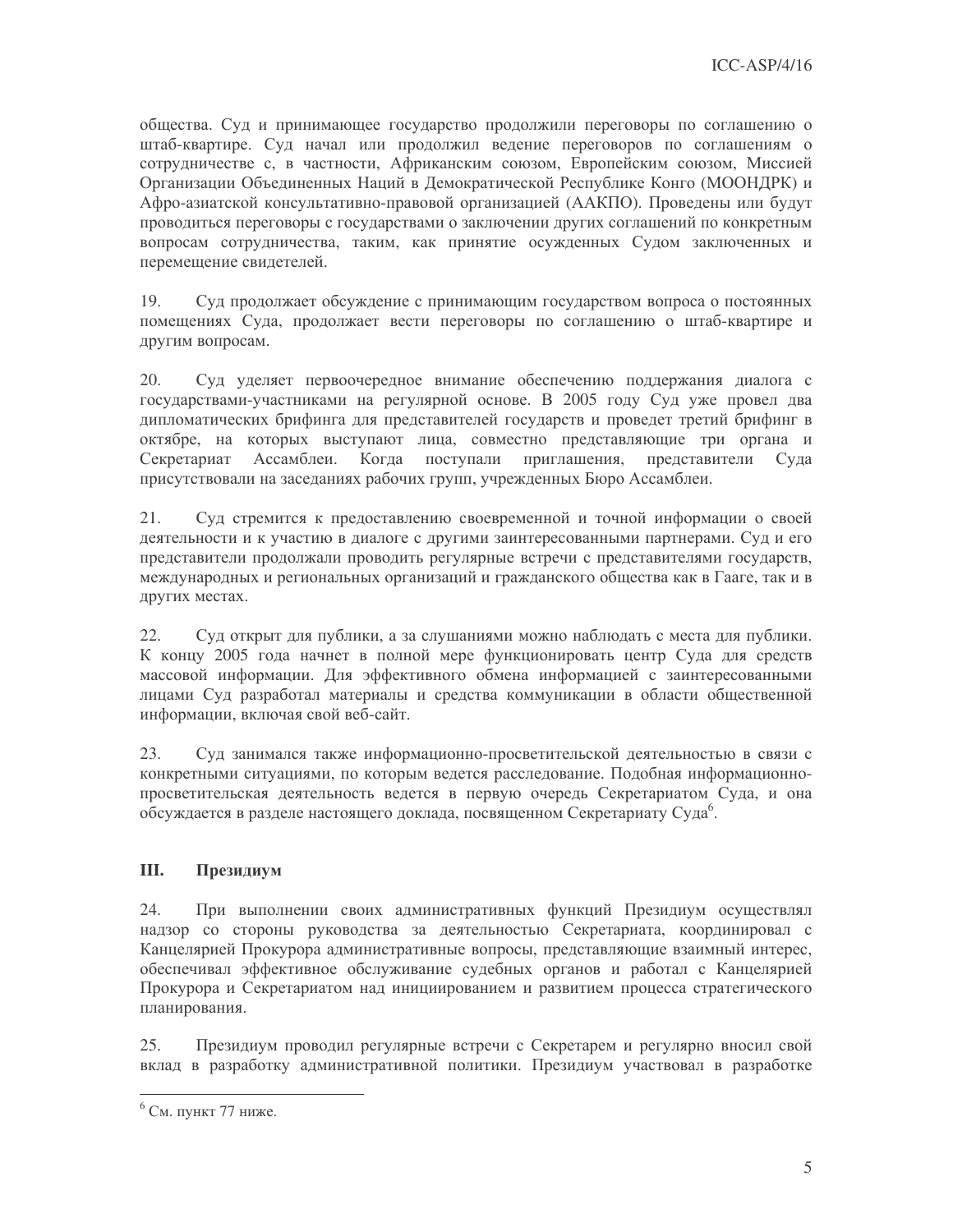Правил о персонале и административных инструкций, а Председатель в консультации с Прокурором и Секретарем подготовил директивный документ Председателя по вопросам политики в области информационной безопасности.

26. Председатель обратился с рядом писем к персоналу, в которых он информировал его о значительных событиях, затрагивающих деятельность Суда, и которые преследовали цель улучшения общего понимания его различных видов деятельности.

27. После того как он был проинформирован Прокурором, Президиум поручил заниматься ДВУМЯ новыми ситуациями, переданными Прокурору, Палатам Президиум поручил заниматься ситуацией в предварительного производства. Центральноафриканской Республике Палате предварительного производства  $III$ , а ситуацией в Дарфуре, Судан, - Палате предварительного производства I<sup>8</sup>.

28. Президиум созвал шестое пленарное заседание судей в марте 2005 года для рассмотрения, в частности, замечаний, полученных в отношении Регламента Суда и принятия Кодекса судебной этики. Президиум координировал участие судей в представлении замечаний по Регламенту Секретариата и различным направлениям административной политики. Президиум периодически информировал судей о событиях в Суде путем проведения совещаний с судьями и рассылки информационных бюллетеней.

29. проведения консультаций с Секретариатом Президиум утвердил После стандартные формы заявок на участие потерпевших в судопроизводстве и рассматривает стандартную форму заявок потерпевших на возмещение ущерба.

30. Президиум связался с государствами-участниками, чтобы выяснить, хотят ли они быть включенными в список государств, которые готовы принять у себя лиц, в отношении которых вынесен приговор о тюремном заключении. Президиум при поддержке Секции юридических консультаций Секретариата провел первое обсуждение с государствами, высказавшими соответствующие пожелания, на предмет заключения двусторонних договоренностей.

31. На Председателя возлагается ответственность за ведение переговоров по соглашениям от имени Суда и за их заключение. При проведении переговоров и заключении соглашений Президиум работает в тесном сотрудничестве с Секцией юридических консультаций Секретариата и делегирует, в зависимости от обстоятельств, полномочия на заключение соглашений. Как отмечалось выше, Председатель заключил Соглашение о взаимоотношениях с Организацией Объединенных Наций с Генеральным Секретарем в октябре 2004 года<sup>9</sup>.

32. При выполнении своих функций в области внешних связей главной целью Президиума оставалось улучшение информирования общественности и разъяснение работы Суда. Председатель встречался с главами государств и правительств, с правительственными должностными лицами, представителями государств, членами парламентов и представителями международных и региональных организаций. Он

<sup>&</sup>lt;sup>7</sup> Президиум, Решение о том, чтобы поручить заниматься ситуацией в Центральноафриканской Республике Палате предварительного производства III, 19 января 2005 года, положение в Центральноафриканской Республике, № ICC-01/05.

<sup>&</sup>lt;sup>8</sup> Президиум, Решение о том, чтобы поручить заниматься ситуацией в Дарфуре, Судан, Палате предварительного производства I, 21 апреля 2005 года, ситуация в Дарфуре, Судан, № ICC-02/05.  $9^{\circ}$ См. пункт 18 выше.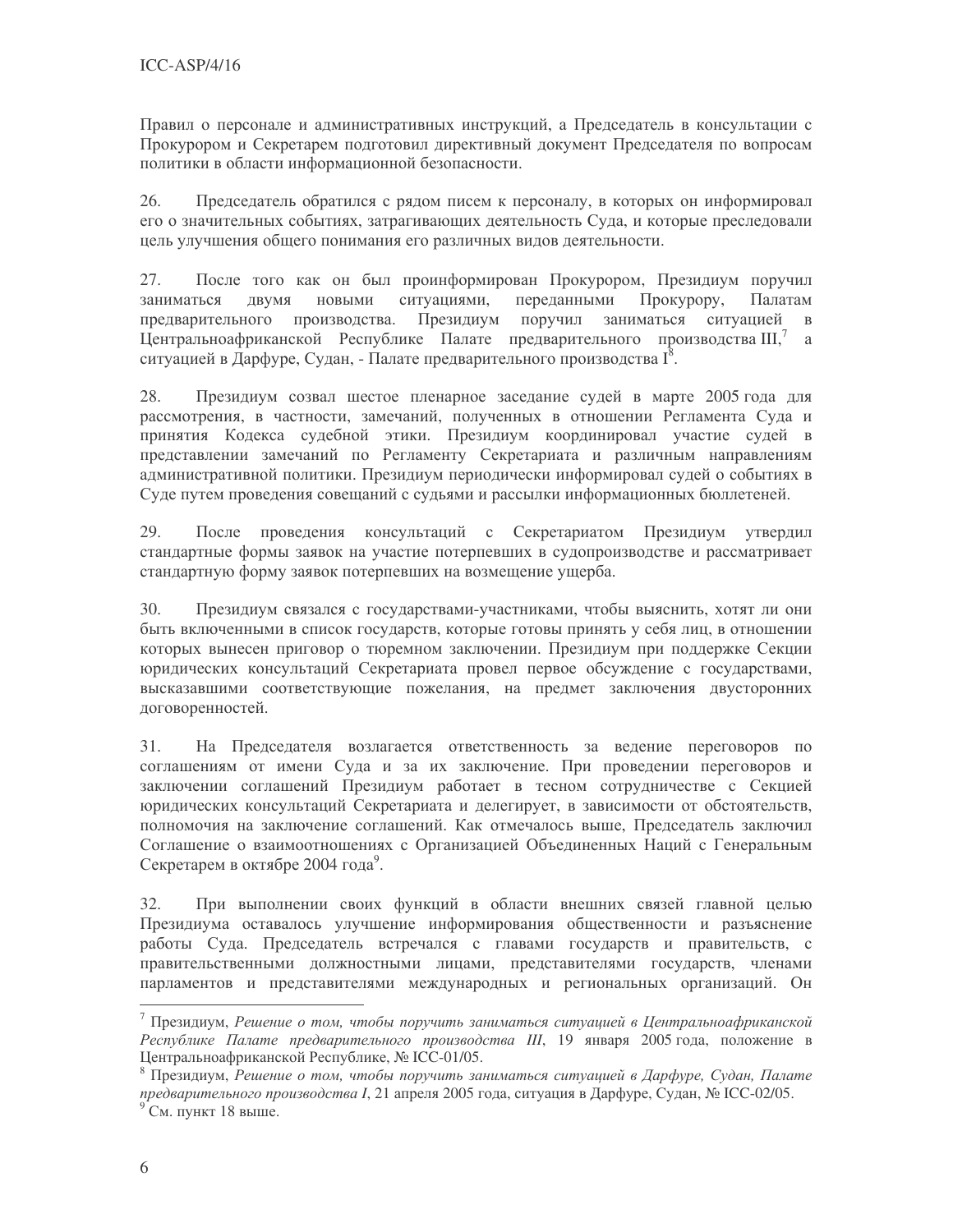выступал также с обращениями к целому ряду неправительственных организаций, научным кругам, средствам массовой информации и общественности в целом. Подобные инициативы призваны обеспечивать понимание значения Суда, что содействует эффективности удовлетворения потребностей Суда в поддержке.

#### IV. Палаты

### Организация Палат

33. Палаты организованы в три Отделения – предварительного производства, судебное и апелляционное. Каждое Отделение возглавляет Председатель, избираемый Отделением на один год. Действующий председатель Отделения предварительного производства Ганс-Петер Коль был переизбран Председателем Отделения в 2005 году. Судья Георгиос Пикис был избран Председателем Апелляционного отделения. Заместитель Председателя Элисабет Одио Бенито работала в качества исполняющего обязанности Председателя Судебного отделения.

34. В рамках Отделения предварительного производства Президиум создал три Палаты предварительного производства и поручил им заниматься ситуациями, переданными Прокурору:

- Палата предварительного производства І: Демократическая Республика  $\bullet$ Конго; Дарфур, Судан;
- Палата предварительного производства II: Уганда;
- Палата предварительного производства III: Центральноафриканская  $\bullet$ республика.

Судьи Клод Жорда и Туилома Нерони Слэйд были ранее избраны 35. председательствующими судьями Палат предварительного производства I и II соответственно. После проведения третьей сессии Ассамблеи Палата предварительного производства III избрала своим председательствующим судьей судью Сильвию Штайнер<sup>10</sup>.

36. Кроме того, судьи избрали своих представителей в Консультативный комитет по правовым текстам, который рассматривает предложения о поправках к Правилам процедуры и доказывания. Элементам преступлений и Регламенту Суда и представляет доклады по ним. Судьи Коль, Эйдриен Фулфорд и Эркки Коурула были избраны от Отделения предварительного производства, Судебного отделения и Апелляционного отлеления соответственно.

### Производство по делам

37. Палаты предварительного производства приступили в настоящее время к первым судебным мероприятиям Суда. С решениями и другой информацией о связанных с судопроизводством событиях, которые не носят конфиденциального характера, можно ознакомиться на веб-сайте Суда. На сегодняшний день Палаты предварительного производства провели слушания или издали решения по таким вопросам, как судебные

<sup>&</sup>lt;sup>10</sup> Палата предварительного производства III, Выборы председательствующего судьи Палаты предварительного производства III, 4 февраля 2005 года, положение в Центральноафриканской Республике, № ICC-01/05.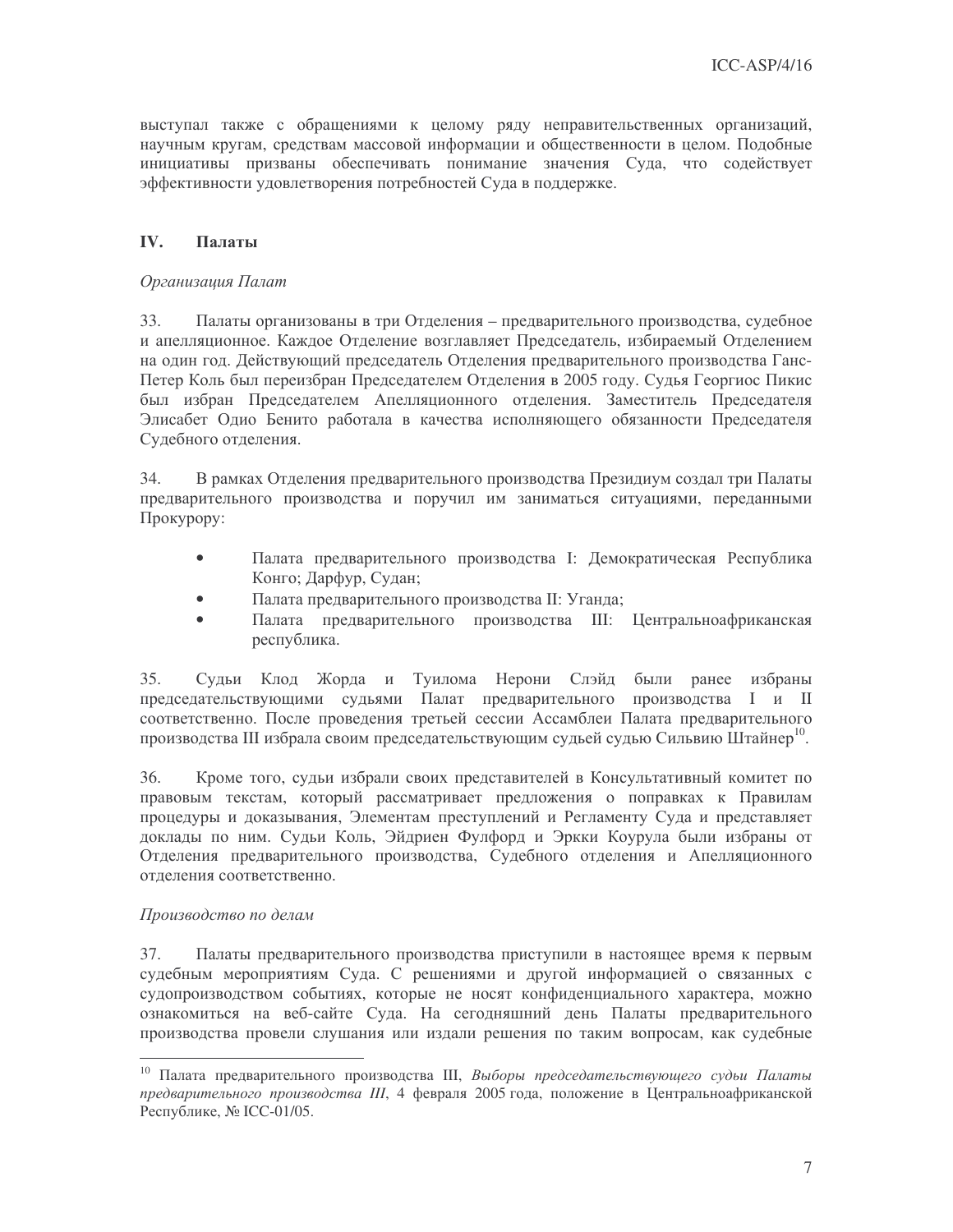экспертизы в отношении уникальных возможностей для расследования и заявки от потерпевших на участие в разбирательстве.

38. По соображениям конфиденциальности полный отчет о работе Палат опубликован не был. Эти соображения могут касаться, в частности, защиты потерпевших и свидетелей или защиты конфиденциальной или чувствительной информации, содержащейся в свидетельских показаниях.

### Организационные изменения

39. Регламент Суда был принят судьями в мае 2004 года, после чего он был распространен среди государств-участников. Ни одно из государств не высказало какихлибо возражений в течение шестимесячного периода, предусмотренного статьей 52 Статута. Впоследствии судьи получили замечания от одного государства-участника. Несколько замечаний было получено от других заинтересованных сторон. Судьи рассмотрели эти замечания на своей шестой пленарной сессии в марте 2005 года и внесли поправки технического характера в текст Регламента на французском языке<sup>11</sup>.

40. В Регламенте содержался призыв к судьям принять Кодекс судебной этики. Этот Кодекс - инновация в рамках международных уголовных трибуналов - был принят судьями на пленарной сессии<sup>12</sup>. Кодекс был опубликован в Официальном журнале Суда и размещен на веб-сайте.

41. Кроме того, судьи продолжали подготовительную работу по техническим аспектам судопроизводства. Они проводили заседания в рамках Палат, отделов, пленарных сессий, а также других очередных совещаний с целью координации и обсуждения вопросов, представляющих общий интерес, как-то: практические аспекты участия потерпевших в судопроизводстве, раскрытие документов, представление доказательств, устный и письменный перевод и вопросы, касающиеся защиты и обвиняемых.

42. Судьи оказывали также профессиональную помощь при разработке бланков заявлений, касающихся участия потерпевших и возмещения им ущерба, Регламента Секретариата и других документов. Кроме того, отдельные судьи вносили свой вклад в работу Суда по информированию общественности, выступая перед посетителями Суда и многочисленными другими аудиториями и участниками конференций во всем мире и разъясняя им роль и мандат Суда.

Ряд судей участвовали в работе внутриучрежденческих рабочих групп 43.  $\mathbf{M}$ комитетов, таких как Внутриучрежденческий комитет по постоянным помещениям и Руководящий комитет по бюджету, и председательствовали в них.

<sup>&</sup>lt;sup>11</sup> Шестая пленарная сессия судей, поправки к Регламенту Суда, 7-9 марта 2005 года, Официальный журнал Международного уголовного суда, документ RoC/Rev.01-05.

<sup>12</sup> Кодекс судебной этики, принятый 9 марта 2005 года. Официальный журнал Международного уголовного суда, документ ICC-BD/02-01-05.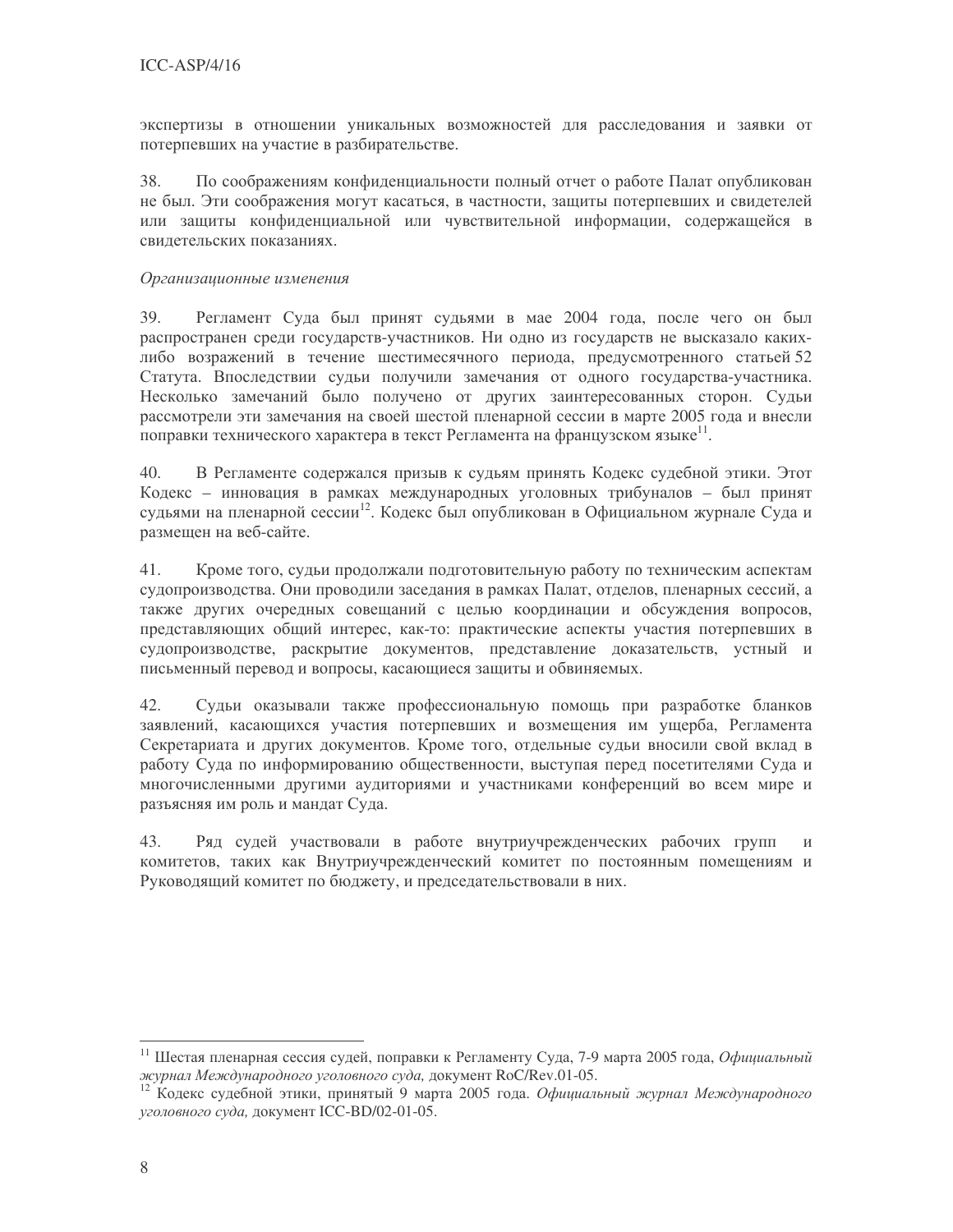#### $V_{\cdot}$ Канцелярия Прокурора

### Передачи и сообщения

44. Канцелярия Прокурора получила 639 сообщений с момента представления своего последнего доклада Ассамблее и проводила анализ в соответствии со статьей 15 Статута. В общей сложности было получено 1 497 сообщений.

45. После проведения третьей сессии Ассамблеи Прокурору было передано две ситуации. В декабре 2004 года Центральноафриканская Республика передала ситуацию, наблюдающуюся на ее территории. В марте 2005 года Совет Безопасности Организации Объединенных Наций передал ситуацию в Дарфуре, Судан. Одно государство, не являющееся участником Статута, Кот д'Ивуар, направило Секретарю заявление, в котором оно соглашается с юрисдикцией Суда.

46. Оценив имеющуюся в его распоряжении информацию, Прокурор начал расследование ситуации в Дарфуре, Судан, в дополнение к текущим расследованиям в Демократической Республике Конго и Уганде. Канцелярия Прокурора проводит детальный анализ ситуаций, вызывающих озабоченность. восьми  $\mathbf{B}$ TOM числе  $\mathbf{R}$ Центральноафриканской Республике и Кот д'Ивуар.

### Развитие Канцелярии

47. Выполняя свои основные следственные и прокурорские функции, Канцелярия Прокурора продолжала наращивать свой потенциал. Г-жа Фату Бенсуда после ее избрания Ассамблеей была приведена к присяге 1 ноября 2004 года в качестве заместителя Прокурора (по уголовному преследованию). Канцелярия продолжала нанимать персонал и принимать стратегии решения стоящих перед ней сложных задач и выполнения обязательств, вытекающих из ее манлата по Статуту.

Оставаясь небольшим по размерам, но гибким подразделением, опирающимся в 48. своей работе на сети сотрудничества с разнообразными партнерами,<sup>13</sup> Канцелярия критически анализировала и совершенствовала свою организационную структуру, чтобы функциям. она как можно более полно соответствовала ee Принятый многодисциплинарный подход обеспечивает объединение усилий следователей, аналитиков, адвокатов с правом выступления в суде, консультантов по вопросам сотрудничества, экспертов по проблемам потерпевших и других специалистов для достижения общей цели - проведения целенаправленных и эффективных расследований. Исполнительный комитет, в состав которого входят руководители отделений и который работает под председательством Прокурора, оказывает консультативную помощь в принятии основных решений, таких, в частности, как решение о проведении расследований, и содействует координации деятельности.

49. Канцелярия создала также правовые инструменты ЛЛЯ эффективного осуществления своей работы, в том числе образцы и базы данных для подготовки и отслеживания просьб о помощи, а также четыре внутренних протокола, чтобы обеспечить раскрытия выполнение предусмотренных Статутом обязанностей, касающихся информации, опроса свидетелей, принципа объективности и уникальных возможностей

<sup>13</sup> См. Доклад о деятельности Суда, третья сессия Ассамблеи государств-участников, документ  $ICC-ASP/3/10.$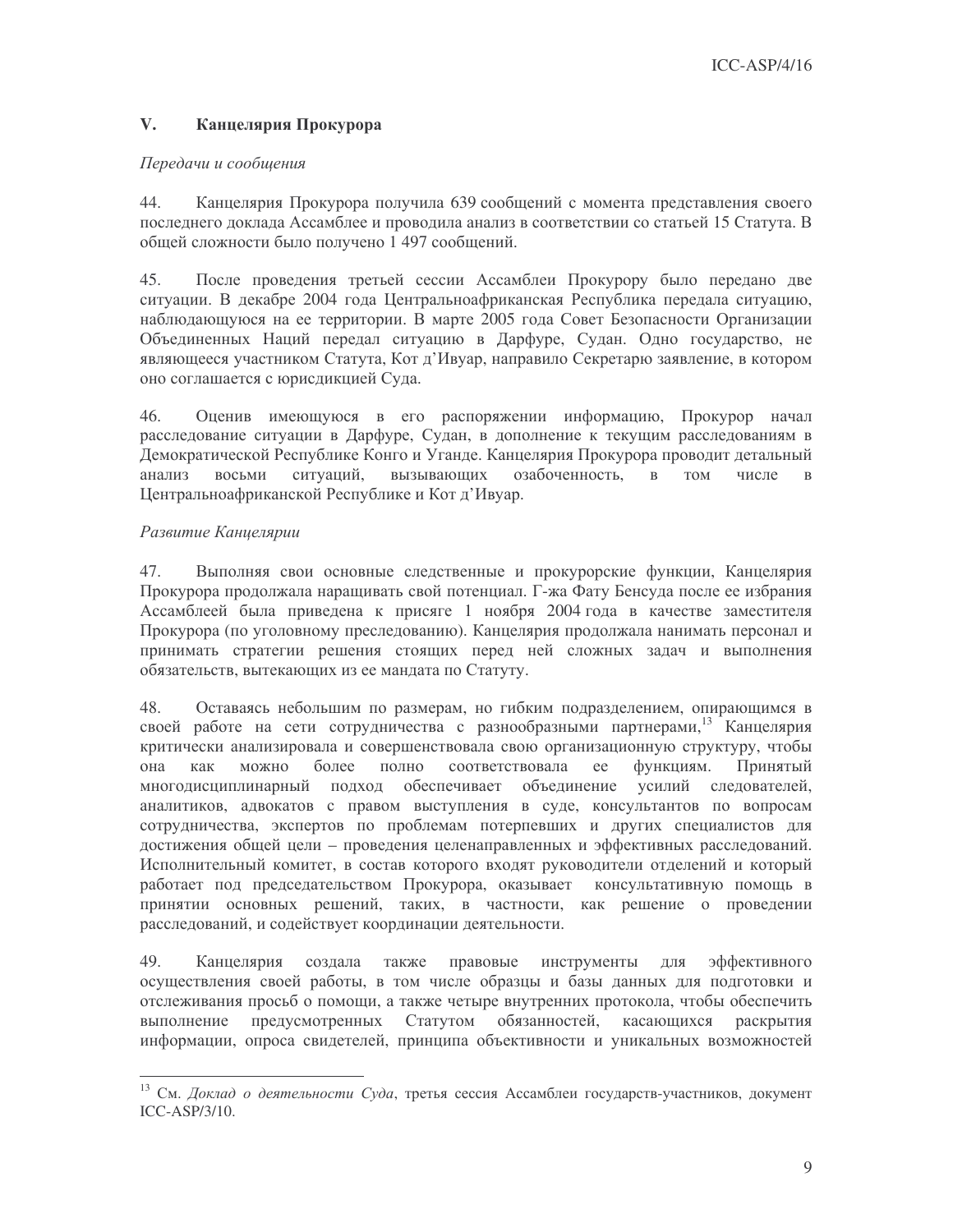для проведения расследований. Канцелярия также разрабатывает электронную программу производства по делам («Матрица дела») и готовит аналитические материалы по преступлениям и процедурам, о которых говорится в Статуте.

50. Канцелярия продолжала свою практику проведения консультаций заинтересованными сторонами. Канцелярия Прокурора провела первоначальную встречу с государствами-участниками в июне 2005 года с целью обсуждения стратегии и деятельности Канцелярии. В настоящее время Канцелярия разрабатывает методику оценки интересов правосудия (статья 53) и проводит консультации с государствами-участниками, Организацией Объединенных Наций и неправительственными организациями по этому и другим вопросам.

51. С целью облегчения проведения своих мероприятий на местах Канцелярия заключила соглашения с Интерполом, Угандой, Демократической Республикой Конго и другими государствами-участниками, а также неправительственными организациями. Канцелярия заключила также пять соглашений с учреждениями системы Организации Объединенных Наций, опираясь на Соглашение о взаимоотношениях между Судом и Организацией Объединенных Наций. Канцелярия расширяет контакты с существующими сетями национальных органов, занимающихся расследованием преступлений, подпадающих под действие Статута.

### Расследования

52. Канцелярия применяет подход, предусматривающий целенаправленные расследования и обвинения, а также междисциплинарный подход и обеспечивает соблюдение интересов потерпевших. Расследования направлены в первую очередь против тех, кто несет главную ответственность за преступления. В состав следственных групп входят следователи, аналитики дел, устные переводчики и оперативные сотрудники на местах. Группы получают широкую поддержку со стороны судебных адвокатов, аналитиков, экспертов по вопросам сотрудничества, координаторов по судебной экспертизе, консультантов по правовым вопросам, письменных переводчиков, помощников по сбору доказательств и других специалистов. Члены групп прошли подготовку по следующим дисциплинам: методы расследования, безопасность, первая медицинская помощь, антикризисное регулирование. Канцелярия Прокурора обеспечила также специальную подготовку следователей, с тем чтобы они имели представление о местных культурных особенностях, а также подготовку письменных переводчиков, выезжающих на места. Всем миссиям по проведению расследований требуется специальная поддержка в работе с теми свидетелями, которым могла быть нанесена моральная травма. Канцелярия Прокурора стремится ограничить число свидетелей, с которыми она вступает в контакт. По мере возможности, следователи пытались работать со свидетелями за пределами районов конфликта - либо в других странах, либо в более безопасных частях той же страны. Опросы проводятся только после четкой оценки аспектов обеспечения их защиты и с использованием таких средств и мест, где риски для них будут сведены к минимуму.

### Демократическая Республика Конго

53. Канцелярия Прокурора проводит расследование ситуации в Демократической республике Конго, где, как утверждают, с 2002 года были совершены массовые убийства и казни без суда и следствия тысяч людей и отмечались повсеместные случаи изнасилований, пыток и использования детей в качестве солдат. В стране есть много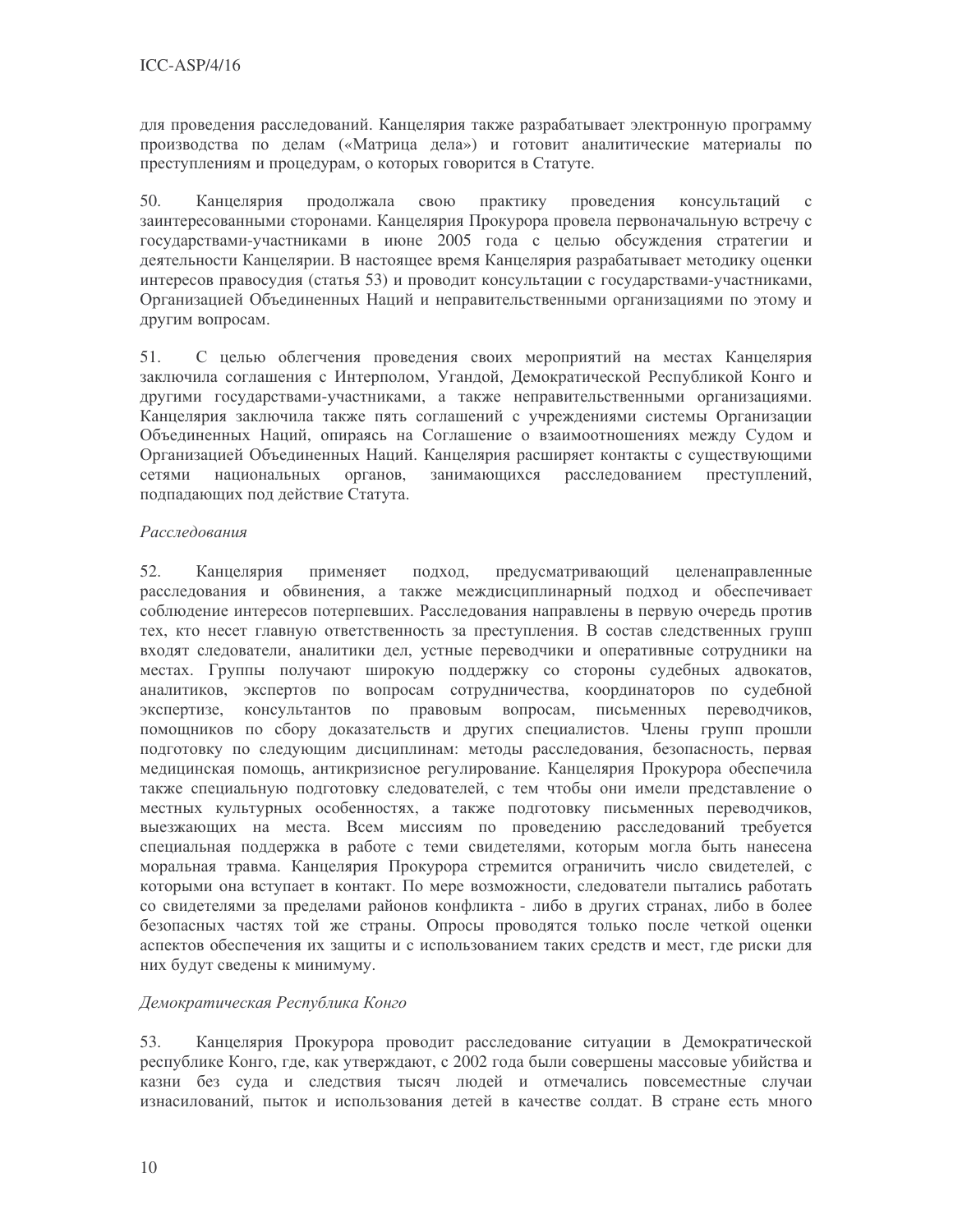районов крайней нестабильности и непрекращающихся конфликтов, где нет реального присутствия государства. Действующие в Демократической Республике Конго многочисленные вооруженные группы причастны, как утверждают, к преступлениям.

Учитывая масштабы этой ситуации, расследование случаев в Демократической 54. Республике Конго будет осуществляться поэтапно. Одно или два дела, наиболее серьезных, будут рассмотрены в первоочередном порядке в 2005 году, другие же будут расследованы позже. Первые расследования проходят успешно. Сотрудники Канцелярии совершили более 50 выездов на места, собрали свыше 11 000 документов, опросили более 60 человек и собрали различные документы, а также видео-, фото- и прочие материалы.

55. Канцелярия заключила соглашение о сотрудничестве с правительством данной страны, однако правительство сталкивается с большими трудностями в области материально-технического обеспечения, и многие районы не входят в сферу его эффективного контроля, в связи с чем невозможность использования эффективного сотрудничества по-прежнему является крупным препятствием на пути расследований. Крайне важное значение будет иметь сотрудничество с МООНДРК, а также другими субъектами, располагающими соответствующей информацией.

### Уганда

56. Канцелярия Прокурора занимается в настоящее время расследованием ситуации в Уганде, где, как утверждают, повсеместно похищают людей, совершаются убийства, пытки и сексуальное насилие. Большинство жертв похищений, о которых сообщают, составляют дети. После тринадцати месяцев работы расследование в Уганде существенно продвинулось вперед. Сотрудники Канцелярии совершили более 50 выездов на места; опросили основных свидетелей преступлений, познакомились со свидетелями и другими лицами и собрали различные документы, а также видео-, фото- и прочие материалы.

57. Канцелярия заключила с правительством Уганды соглашение о сотрудничестве и получает весьма эффективную помощь от правительства и других партнеров по сотрудничеству. Сотрудники Канцелярии совершили несколько выездов на места в целях установления отношений сотрудничества с местными группами и оценки интересов потерпевших и пригласили общинных лидеров в Гаагу для обсуждения вопроса о том, каким образом наладить координацию соответствующих усилий Канцелярии и лидеров обшин.

## Дарфур, Судан

Канцелярия Прокурора расследует ситуацию в Дарфуре, Судан, для которой 58. характерны, как утверждают, убийства тысяч мирных граждан и повсеместное уничтожение и разграбление деревень, в результате чего примерно 1,9 миллиона человек оказались в положении перемещенных лиц. Кроме того, там, как утверждают, отмечаются повсеместные случаи изнасилований, сексуального насилия и постоянных нападок на гуманитарный персонал и его запугивания. После того как эта ситуация была передана на рассмотрение Суда, Канцелярия получила более 2500 предметов от Международной комиссии по расследованию событий в Дарфуре и более 3000 документов из других источников. Канцелярия поддерживает контакты более чем со 100 группами и частными лицами и провела беседы более чем с 50 экспертами. 1 июня 2005 года Прокурор начал расследование и проинформировал Палату предварительного производства I, после чего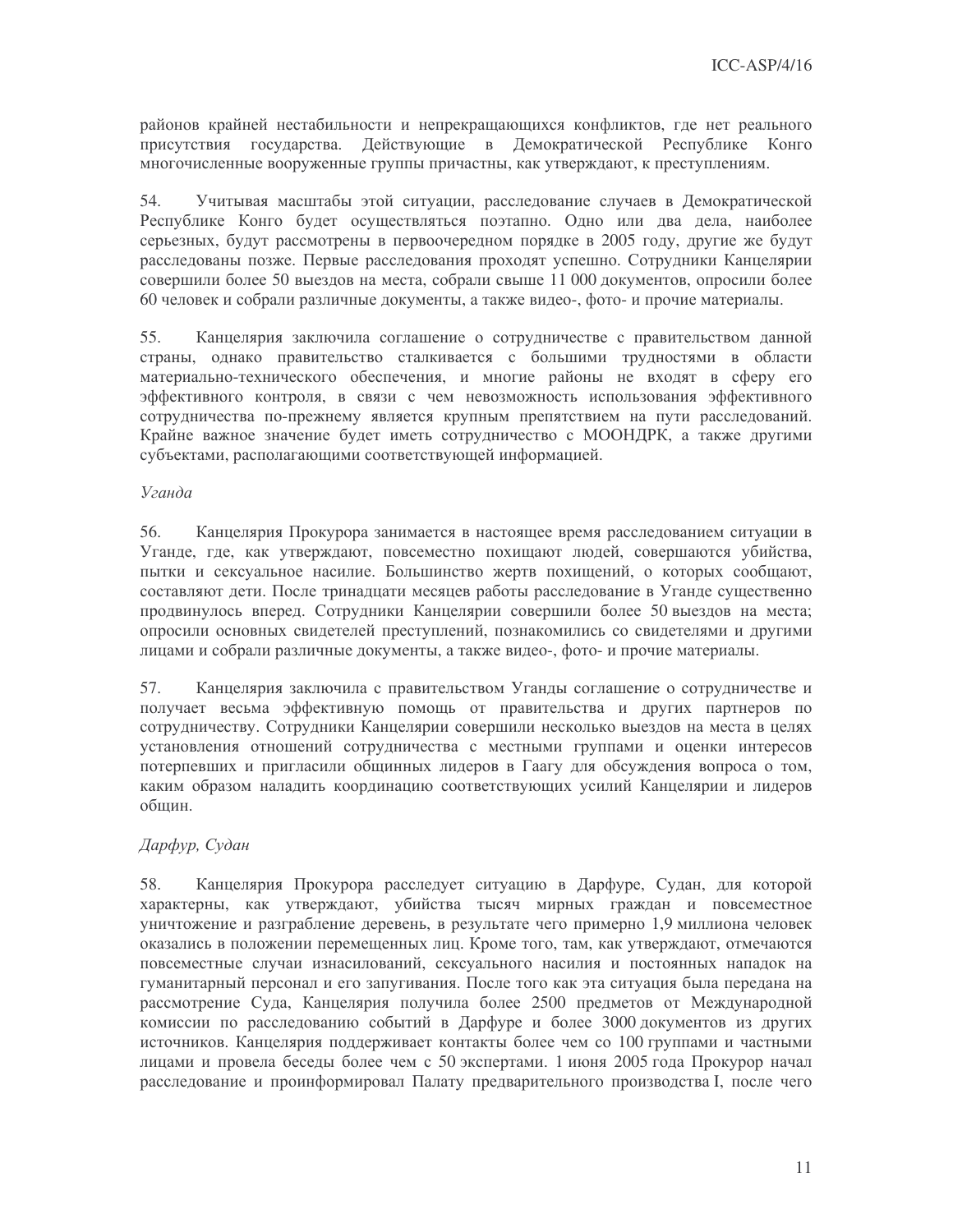оповестил об этом общественность. В июне 2005 года Прокурор представил Совету Безопасности Организации Объединенных Наций доклад о ходе расследования в Дарфуре.

#### VI. Секретариат

Секретариат продолжал оказывать услуги по судебной и административной 59. поддержке Президиуму, Палатам и Канцелярии Прокурора, а также выполнять возложенные на него конкретные функции, касающиеся защиты потерпевших, свидетелей и информационно-просветительской работы. Секретариат проводит свою работу как в штаб-квартире Суда, так и на местах.

### Организационные изменения

Консультации по проекту Регламента Секретариата Суда продолжались, и 60. замечания по нему поступали из различных источников как в самом Суде, так и за его пределами. В Регламенте рассматриваются такие вопросы, как судопроизводство в Суде, обязанности Секретаря в том, что касается потерпевших, свидетелей и адвокатов, а также правовая помощь и содержание под стражей. Секретариат намерен представить Регламент на рассмотрение и утверждение Президиума в августе 2005 года.

61. Секретариат отвечает за несудебные аспекты управления делами Суда и его обслуживание. Выполняя свою роль, Секретарь с согласия Прокурора и Президиума представил Правила о персонале и выпустил восемь других административных распоряжений, а также разрабатывал политику по различным вопросам. Секретарь готовил документ по ежегодному бюджету Суда, обеспечивал завершение подготовки залов судебных заседаний, заключил ряд контрактов и осуществлял план закупок Суда. Секретариат Суда оказывал также административную поддержку Секретариату Ассамблеи государств-участников и Целевому фонду для потерпевших.

62. Для обеспечения безопасности сотрудников и ресурсов Секретариат Суда поручил группе экспертов подготовить доклад с оценкой потребностей в области обеспечения безопасности. Эта группа подготовила конкретные рекомендации, которые были включены в матрицу по вопросам осуществления. Суд присоединился также к системе Организации Объединенных Наций по обеспечению безопасности.

63. В консультациях с Канцелярией Прокурора Секретариат рассмотрел ряд вопросов, касающихся персонала, на которые было обращено внимание в связи с принятием и введением в действие Правил о персонале. В консультациях с Прокурором Секретариат создал орган представителей персонала, избранных из числа сотрудников всех четырех органов и Секретариата Ассамблеи. После избрания члены этого органа приступили к своей работе.

Суд провел оценку функциональных обязанностей сотрудников с целью обзора 64. классификации предусмотренных бюджетом должностей и обеспечения надежной основы для регулирования окладов. Был подтвержден нынешний уровень более чем 90 процентов должностей. Этот процент у Суда значительно выше, чем у других международных организаций, которые проводят аналогичные оценки, а это свидетельствует о том, что Суд проявляет осмотрительность в своей практической работе. В настоящее время Суд выполняет рекомендации проведенного исследования, касающиеся должностей,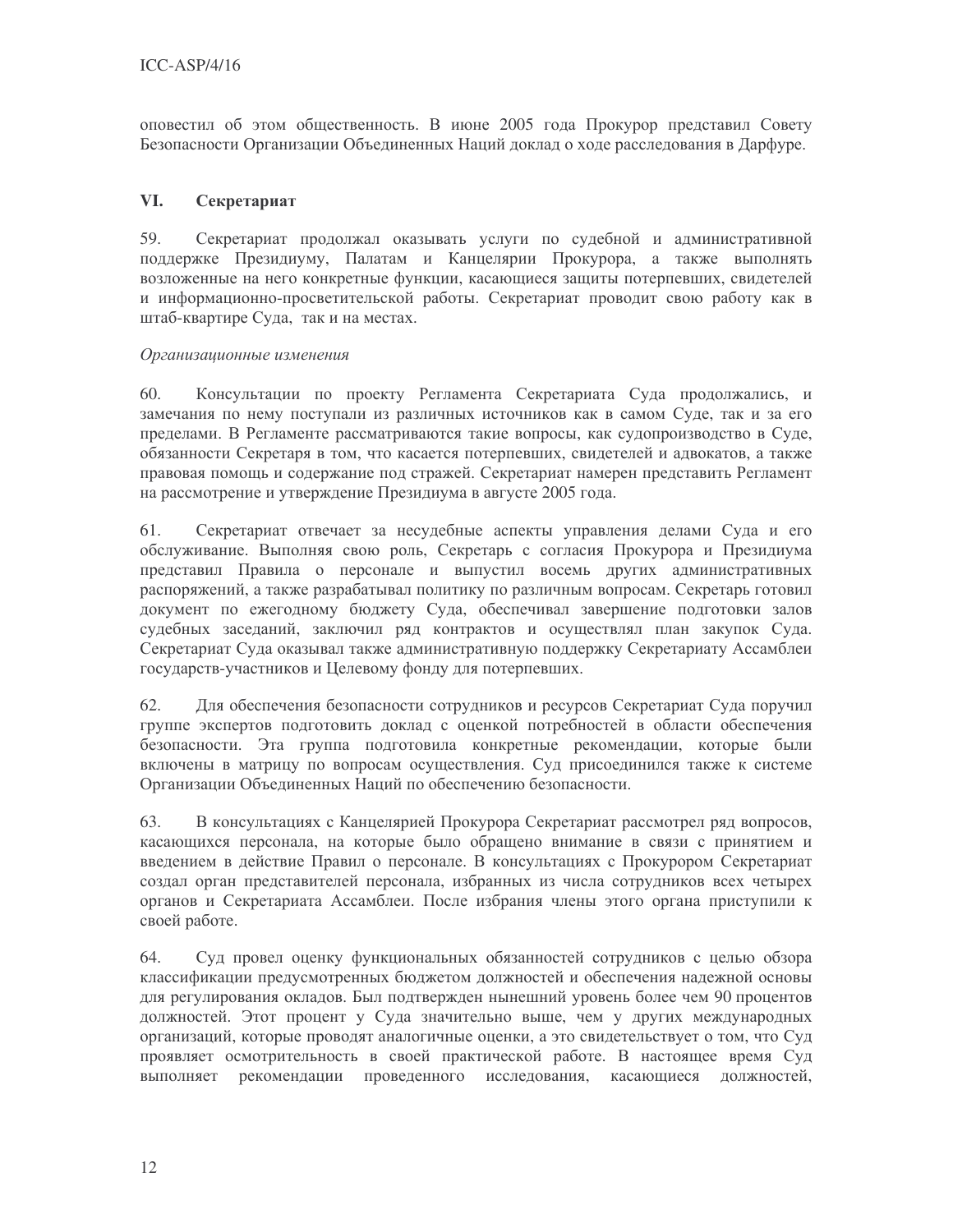подлежащих реклассификации. Работа по классификации будет продолжаться и в будущем в целях обеспечения транспарентности и отчетности в этой важной сфере расходов.

65. Во исполнение просьбы Ассамблеи Секретарь рассмотрел в консультациях с Прокурором необходимость заключения Судом двусторонних соглашений о возмещении налогов с соответствующими государствами, когда этой целесообразно и отвечает интересам Суда<sup>14</sup>. До настоящего времени никаких трудностей в связи с налогообложением окладов штатных сотрудников, которые могли бы указывать на необходимость проведения переговоров по таким соглашениям, отмечено не было, но Суд продолжает наблюдать за положением в этой области.

С тем чтобы предоставить Суду возможность эффективно функционировать в 66. качестве электронного суда и действовать в среде Интернета, Секретариат разработал ряд информационных систем. Секретариат создал Совет по системам информационных технологий для консультирования Секретаря и Прокурора (в зависимости от обстоятельств) о политике, которую надлежит проводить, и действиях, которые требуется принять для обеспечения применения комплексного подхода в рамках всего Суда к определению и удовлетворению потребностей в аппаратном и программном обеспечении в поддержку программ Суда.

67. Секретариат ввел в действие электронную систему управления документацией, с помощью которой будет создан общий документальный архив для всего Суда. В настоящее время внедряется Система организации судопроизводства (СОС)/Система электронного суда, которой смогут пользоваться также отделения на местах. Программное обеспечение «ТРИМ», предназначенное для хранения данных, уже используется одной третью Суда. Суд приступил также к развертыванию системы планирования ресурсов учреждения (ПРУ), в которой интегрированы три следующих модуля: выплата зарплаты, бюджет и закупки. К концу 2005 года в нее планируется включить модуль по поездкам/проезду персонала.

68. Секретариат разработал систему правовой помощи в целях содействия осуществлению прав защиты в соответствии с принципом справедливого судебного разбирательства, закрепленном в Статуте, при сохранении транспарентности и отчетности в отношении управления ресурсами Суда и контроля за ними. Управление публичных адвокатов защиты будет оказывать поддержку адвокатам и обвиняемым, в том числе посредством отстаивания и защиты прав лиц на начальных этапах расследования. Предполагается, что Управление приступит к работе в конце года. В настоящее время имеется список адвокатов защиты, в котором значатся 88 человек. Секретарь назначил специального адвоката, который будет представлять общие интересы защиты, как об этом распорядилась Палата предварительного производства  $I^{15}$ .

69. Была разработана и принята программа по защите свидетелей и потерпевших. Группа по делам потерпевших и свидетелей Секретариата разработала совместно с Канцелярией Прокурора системы реагирования для обеспечения того, чтобы свидетели знали, с кем можно связаться и что следует делать в случае возникновения угрозы для их

<sup>&</sup>lt;sup>14</sup> Официальные отчеты Ассамблеи государств-участников Римского статута Международного уголовного суда, третья сессия, Гаага, 6-10 сентября 2004 года, документ ICC-ASP/3/25, часть III, -<br>резолюция ICC-ASP/3/Res.3, пункт 8.<br><sup>15</sup> Палата предварительного производства I, *решение по просьбе Прокурора относительно мер в* 

соответствии со статьей 56, 26 апреля 2005 года, ситуация в Демократической Республике Конго, МУС № 01-04.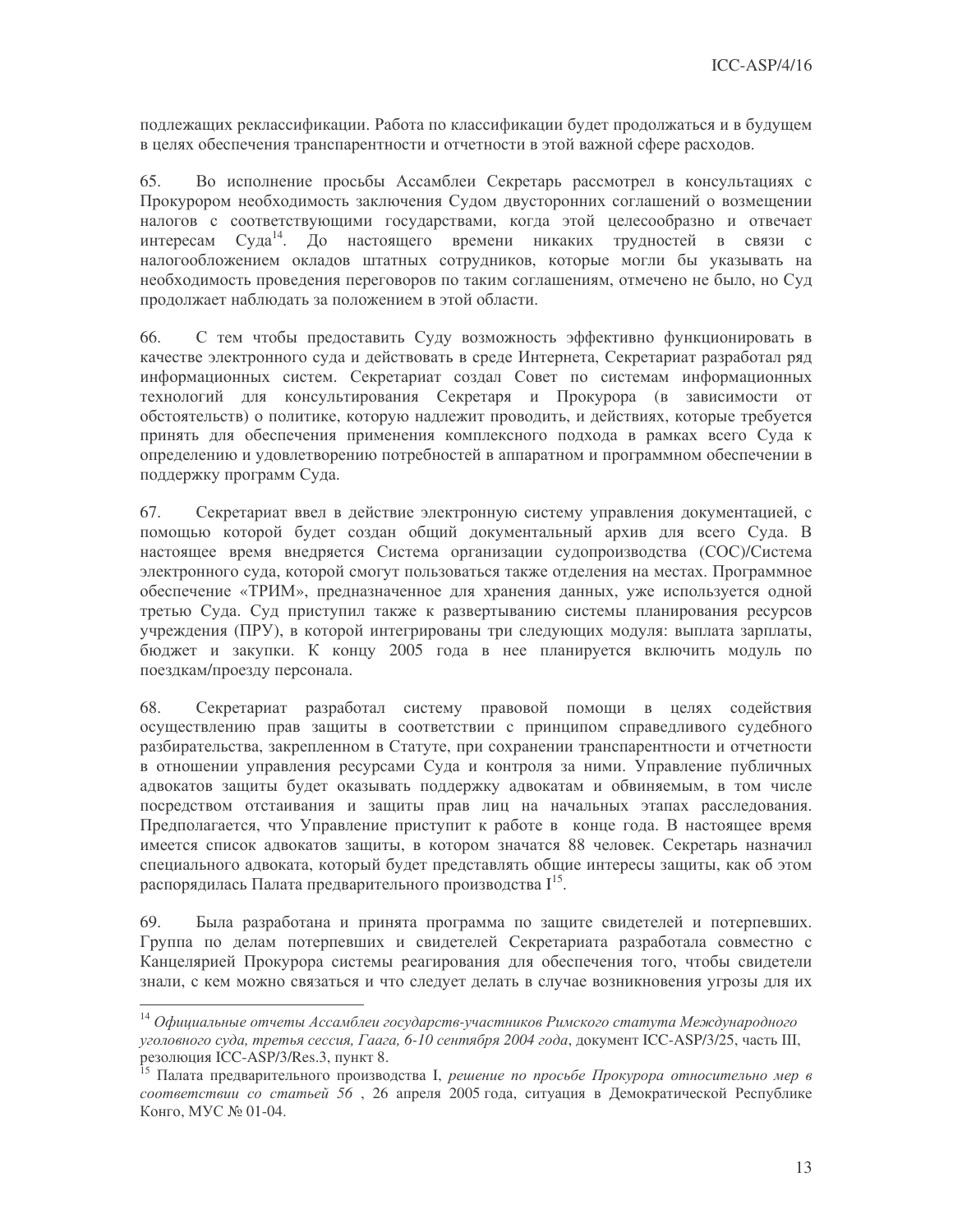безопасности. Были созданы механизмы и разработана политика по обеспечению круглосуточной охраны потерпевших и свидетелей и оказанию им психологической помощи. Группа по делам потерпевших и свидетелей будет продолжать осуществление аналогичных проектов с участием защиты.

70. Секция по вопросам участия потерпевших и возмещения им ущерба разработала информационно-просветительские кампании и подготовила информационные материалы по правам потерпевших для обеспечения предоставления затронутым группам населения достаточной информации о мандате и процедурах Суда. Секретариат разработал стандартный бланк заявления об участии потерпевших в судебном процессе, который был утвержден Президиумом. Секретариат вынес на утверждение Президиума также стандартный бланк заявления о возмещении ущерба потерпевшим. К настоящему времени лишь небольшое число потерпевших обратились с заявлениями об участии в судебном процессе. Управление публичных адвокатов для потерпевших, желающих участвовать в судебном процессе или получить возмещение за нанесенным им ущерб, будет оказывать необходимую правовую помощь потерпевшим и, как предполагается, приступит к работе осенью 2005 года. Работа этого управления будет дополнять работу адвокатов потерпевших.

С тем чтобы стороны могли участвовать в судебных процессах и выступать на 71. местных языках, были созданы системы устного и письменного перевода.

### Мероприятия на местах

72. Секретариат отвечает за развертывание, управление и поддержку персонала и подразделений Суда на местах. Как показал недавний опыт, при проведении деятельности на местах возникают многочисленные сложные проблемы. Обеспечение безопасности сотрудников, а также потерпевших и свидетелей является приоритетной задачей, которая требует от Суда умения быстро приспосабливаться к меняющимся ситуациям на местах. Повсеместно вызывают озабоченность также проблемы транспорта и материальнотехнического снабжения, равно как обеспечение безопасности и надежной связи.

73. При проведении своих мероприятий на местах Суд сотрудничает с государствами или международными организациями. Суд должен найти партнеров, которые желали бы и могли сотрудничать, располагая достаточными и надежными средствами для оказания поддержки Суду. Это сотрудничество может ограничиваться в тех случаях, когда интересы Суда и его партнеров расходятся, например, в тех случаях, когда деятельность Суда может вести к возникновению дополнительных рисков для его партнеров.

Каждая расследуемая ситуация является уникальной и имеет свои сложности. 74. Характер текущих конфликтов и местные географические особенности могут серьезно влиять на вопросы материально-технического обеспечения и безопасности и вести к увеличению расходов Суда. Для эффективной связи с лицами в соответствующих районах может требоваться хорошее понимание местных языков и культур. Например, для проведения оперативной работы в Уганде необходимо иметь устных переводчиков, владеющих шестью редкими местными языками.

75. Секретариат призвал юристов из тех стран, в которых ведется расследование ситуаций, представить свои кандидатуры для включения в список адвокатов защиты. Секретарь организовал профессиональную подготовку местных юристов в Уганде и Демократической Республике Конго по положениям Статута и функционированию Суда в